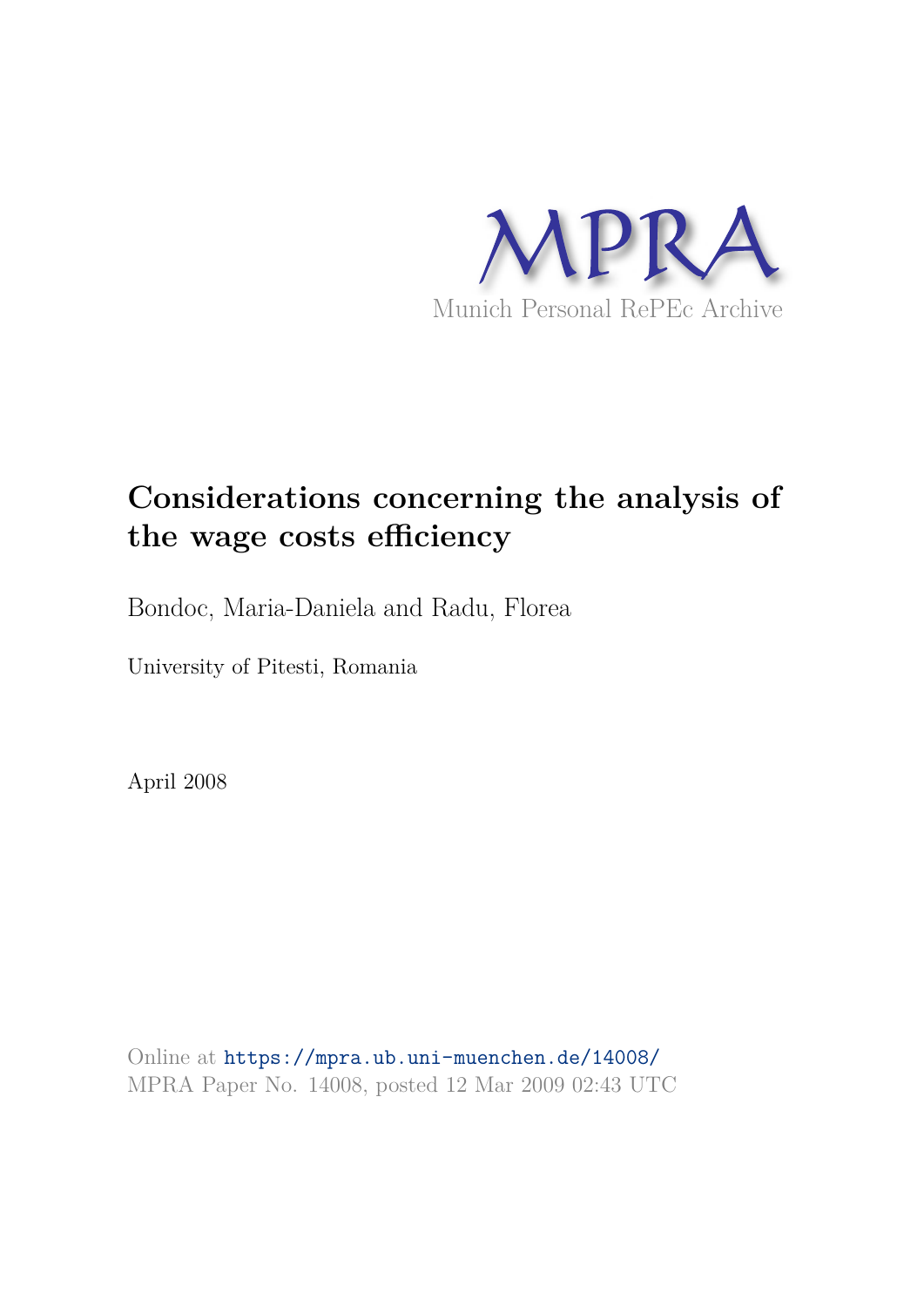## **CONSIDERATIONS CONCERNING THE ANALYSIS OF THE WAGE COSTS EFFICIENCY**

Maria-Daniela BONDOC\*, Ph.D. Lecturer \*University of Piteşti Florea RADU\*, Ph.D. Professor \* University of Piteşti

**Key words:** staff costs, efficiency, labour efficiency, average wage

**Abstract:** In this article, the authors sought to study the efficiency of the staff costs and its reflection upon the main economic and financial indicators of a company. In the performed study, the application of the factor analysis models was made at the level of an industrial trading company the social object of which is manufacturing automotive subassemblies. The efficiency of the wage costs was monitored by the correlation between the average wage and the labour efficiency as well as by means of the indicators used for the general expression of their efficiency, such as: staff costs at an operating income, turnover or added value of 1,000 Lei. Moreover, highlighting the economic and financial consequences of their modification on the main key performance indicators of the company was considered. The conclusions that were drawn are useful for the management company for the substantiation of the decisions related to the improvement of the usage of the human resources, with direct positive consequences upon the reduction of the wage costs to 1,000 Lei and of the wage costs per product unit, as well as upon the profit increase.

#### **A. General Aspects Concerning the Efficiency of the Wage Costs**

The staff costs represent a significant percentage in the total costs of any entity. In the vast majority of cases, the staff costs sum up to more than half of the operating expenses and for this reason, the correct substantiation of the wage costs and the monitoring of their efficiency constitutes an important concern of the management of any trading company.

The dynamics of the staff costs (Chp) must be compared to the dynamics of the volume of the activity performed by the company (expressed either by the turnover - CA, or by the operating incomes - Ve, or by the added value - VA). A normal activity is characterized by a dynamicity of the activity volume that exceeds or is at least equal to the one registered by the staff costs:  $I_{CA} \ge I_{Chp}$ ,  $I_{CA} \ge I_{Ve}$ ,  $I_{CA} \ge I_{VA}$ .

The aforementioned correlation allows for the assessment of the admissible level of the staff costs:

$$
Chp_a = \frac{Chp_0 \cdot I_{C4}}{100} \text{ or } Chp_a = \frac{Chp_0 \cdot I_{Ve}}{100} \text{ or } Chp_a = \frac{Chp_0 \cdot I_{VA}}{100} \tag{1}
$$

The amount of the admissible staff costs  $(Chp<sub>a</sub>)$  can be compared to the amount of the staff costs that were actually registered  $(Chp<sub>1</sub>)$ , and the evolution of the efficiency of the staff costs can be characterized as follows: [David Sobolevschi, 2004]:

- If  $Chp_1 < Chp_a$ , an increase in the efficiency of the staff costs takes place, as compared to the previous exercise;

- If  $Chp_1=Chp_a$ , the same level of the efficiency of the staff costs is maintained;

- If  $Chp_1$  >  $Chp_a$ , a decrease in the efficiency of the staff costs takes place, as compared to the previous exercise.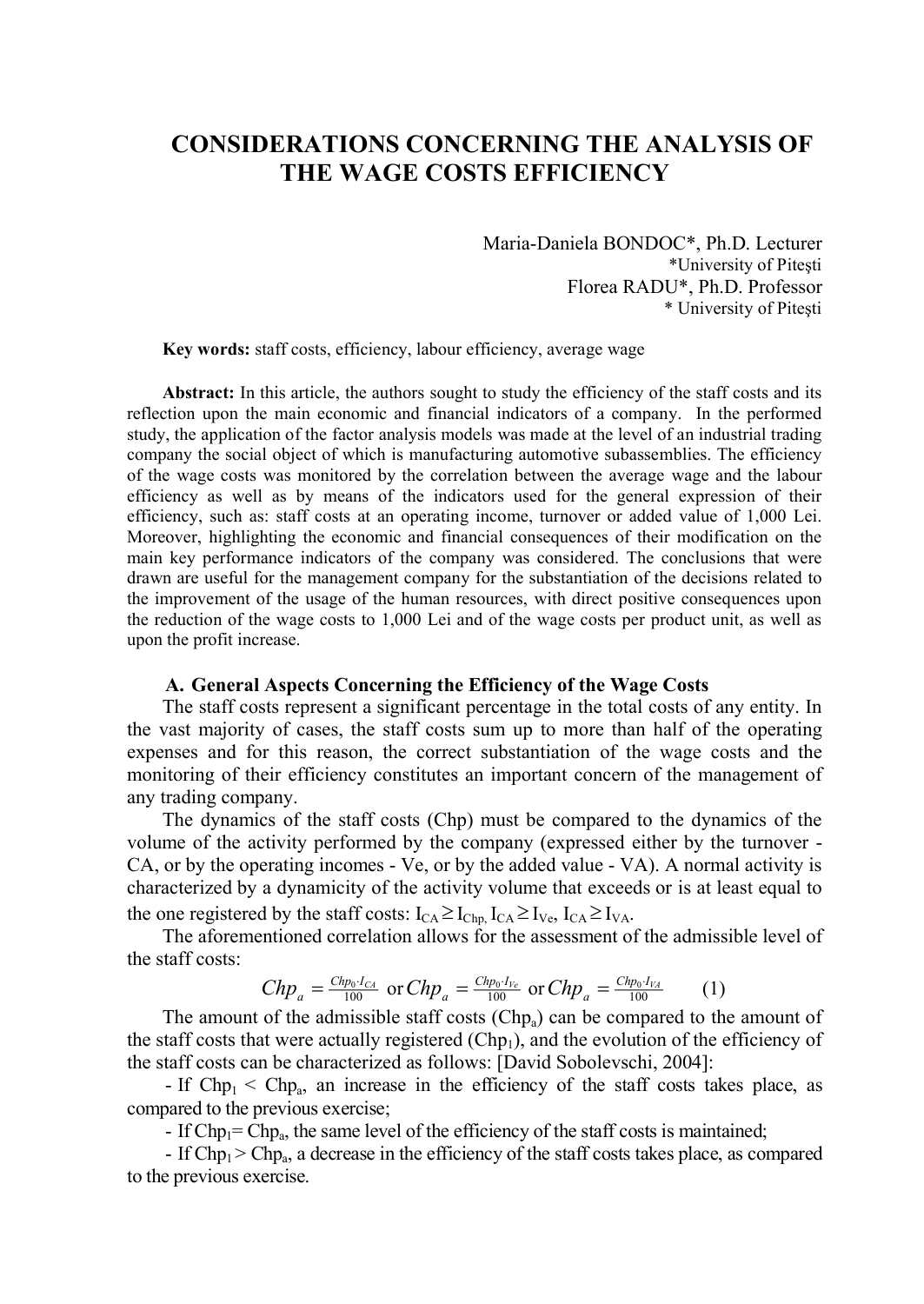Similarly to the staff costs, the evolution of the wage costs represented by the wages fund (Fs) is assessed, as correlated with the one of the volume of activity. The result of the comparison between the actual wages fund and the one that is recalculated on the basis of the activity volume index (the admissible wages fund) is called relative modification of the wages fund (Fs' ) and can by materialized in economy or relative overrun:  $\Delta \text{Fs} = \text{Fs}_1 - \text{Fs}_a$ .

I have analysed this correlation at the level of an industrial company having as an object the manufacturing of automotive subassemblies, hypothetically called S.C.  $\mathcal{X}$ ", by taking into account the operating incomes (Ve) as an indicator expressing the volume of activity.

By estimating first the operating income index, the admissible wages fund in 2006, respectively in 2007 was:

$$
I_{V_{e_{2006/2005}}} = \frac{V_{e_{2005}}}{V_{e_{2005}}} \cdot 100 = \frac{25927850}{24824949} \cdot 100 = 104.44\%
$$
  
\n
$$
I_{V_{e_{2007/2006}}} = \frac{V_{e_{2007}}}{V_{e_{2006}}} \cdot 100 = \frac{42409812}{25927850} \cdot 100 = 163.57\%
$$
  
\n
$$
Fsa_{2006} = \frac{F_{s_{2005} \times I_{V_{e_{2006/2004}}}}{100} = \frac{4230852 \times 104.44}{100} = 4418701.83
$$
 Lei  
\n
$$
Fsa_{2007} = \frac{F_{s_{2006} \times I_{V_{e_{2007/2006}}}}{100} = \frac{4605828 \times 163.57}{100} = 7533752.86
$$
 Lei

The relative modification of the wages fund (Fs' ), calculated for the years 2006 and 2007 had the following values:

 $\Delta F_s$ <sup>2006</sup> = 4605828 – 4418701.83 = 187126.17 Lei

 $\Delta Fs'_{2007} = 5350368 - 7533752.86 = -2183384.86$  Lei

The results prove that in 2006 the company registered a relative wages fund overrun (correlated with the dynamics of the operating income). On the other hand, in 2007, the situation was positive from the economic point of view, with a relative saving of over two million Lei, which will be reflected in a positive manner into the wage cost efficiency indicators, respectively on the reduction of the wages fund to operating incomes of 1000 Lei, as well as on the company profit.

**Table 1**

**The effect of the correlation between the dynamics of the wages fund and the dynamics of the average number of employees** 

| <b>Period</b> | <b>Wages Fund</b><br><b>Index</b><br>$I_{F_8}$ (%) | <b>Index of the</b><br>average number<br>of employees<br>$I_{\overline{N_{\mathbf{S}}}}$ (%) | Found<br>Inequality          | <b>Effect on</b><br>the annual<br>average<br>wage |
|---------------|----------------------------------------------------|----------------------------------------------------------------------------------------------|------------------------------|---------------------------------------------------|
| 2006/2005     | 108.86                                             | 91.09                                                                                        | $I_{Fs} > I_{\overline{Ns}}$ | <i>ncrease</i>                                    |
| 2007/2006     | 116.17                                             | 114.99                                                                                       | $I_{Fs} > I_{\overline{Ns}}$ | <i>ncrease</i>                                    |

Moreover, estimations concerning the evolution of the annual average wage can be made by comparing the dynamics of the wage costs (the wages fund - Fs) with the one of the average number of employees as follows: :

- If  $I_{Fs} > I_{Ns}$ , an increase in the annual average wage is registered;

- If  $I_{Fs} = I_{Ns}$ , the annual average wage remains unchanged;

- If  $I_{Fs} < I_{Ns}$ , a decrease in the annual average wage is registered.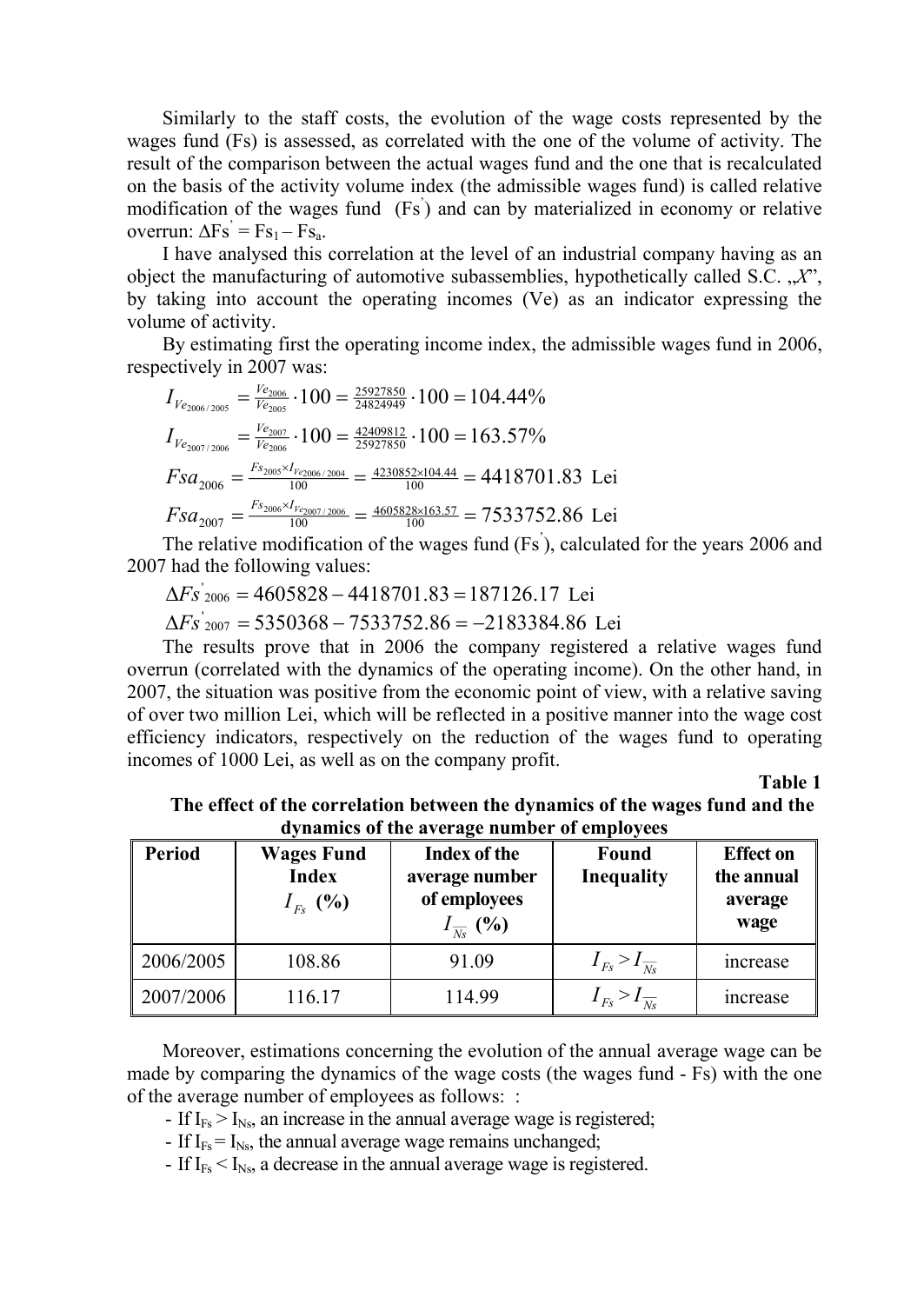The situation of this comparison between the dynamics of the wages fund and the dynamics of the average number of employers at the company that is being studied is presented in Table 1.

From the data in the table we can notice that the annual average wage increased in 2006 as compared to the one in 2005 by 19.51%, respectively with 1,531.06 Lei, while in 2007 as compared with 2006, it increased by 14.99%, respectively with 1,406.52 Lei.

### **B. The correlation between the dynamics of labour efficiency and that of the average wage and its effects**

In the conditions of the market economy, the evolution of the average wage must be monitored by its comparison with the evolution of labour efficiency, since, as we know, other production factors also contribute to the increase in labour efficiency, besides the work factor represented by the company personnel. In this way, a faster increase in the labour efficiency as compared to the increase in the average wage constitutes a critical condition of the provision of the efficiency of the performed activity.

In the analysis of the general situation of this correlation, the correlation index (Ic) is used as a ratio between:

- The dynamics of the average wage and of the labour efficiency:  $I_c = \frac{I_s}{I_w}$  $\frac{I_S}{I_W}$  $I_c = \frac{I_s}{I_w}$ , in this case, the correlation is observed when the correlation index is mathematically proper (Ic  $\leq$ 1);

- The dynamics of the labour efficiency and of the average wage:  $I_c = \frac{I_B}{I_S}$  $\frac{W}{I_S}$  $I_c = \frac{I_w}{I_c}$ , the correlation is observed when the correlation index is mathematically improper  $(Ic > 1)$ ,

Where:  $I_s$  – the average wage index;  $I_w$  – the average labour efficiency index.

The correlation index can also be estimated as a ratio between the relative increases in the two indices:  $I_c = \frac{I_s - 1}{I_w - 1}$ - $=\frac{I_{S}-I_{W}}{I_{W}-I_{W}}$  $\frac{I}{I_{W}}$  $Ic = \frac{I_s - 1}{I_w - 1}$  or  $Ic = \frac{I_w - 1}{I_s - 1}$  $\overline{\phantom{0}}$  $=\frac{I_W - I_S - I_S - I_S}{I_S - I_S}$  $\frac{I_W}{I_S}$  $I_c = \frac{I_w - 1}{I_w - 1}$ .

The usage of any of the above-mentioned relations should reflect the same tendency in the comparative evolution of average wage index and of the labour efficiency:  $I_s \leq I_w$ .

By calculating the correlation index as a ratio between the annual average wage index and the one of the annual labour efficiency ( $I_c = \frac{I_s}{I_w}$  $\frac{I_S}{I_W}$  $I_c = \frac{I_s}{I_w}$ , at the studied trading company, the values presented in Table 2 were obtained, which allow for a positive appreciation only in 2007 as compared to 2006 because in 2006 as compared to 2005 this correlation was not observed since, irrespective of the indicator used for the estimation of the labour efficiency, the correlation index was improper.

When this correlation is observed, the labour efficiency grows with a higher rate than the one of the average wage, which confirms the efficiency of the wage costs and their direction towards the reduction to 1,000 Lei of the operating income, turnover, added value or exercise production.

Consequently, an optimum correlation between the labour efficiency and wages assumes that dynamics of the labour efficiency should be superior to that of the average wage. "Only the faster increase of the labour efficiency as compared to the wages allows for the reduction of the wage costs per product unit, leading to the cost reduction and to the profitability increase" [Troie, 2001].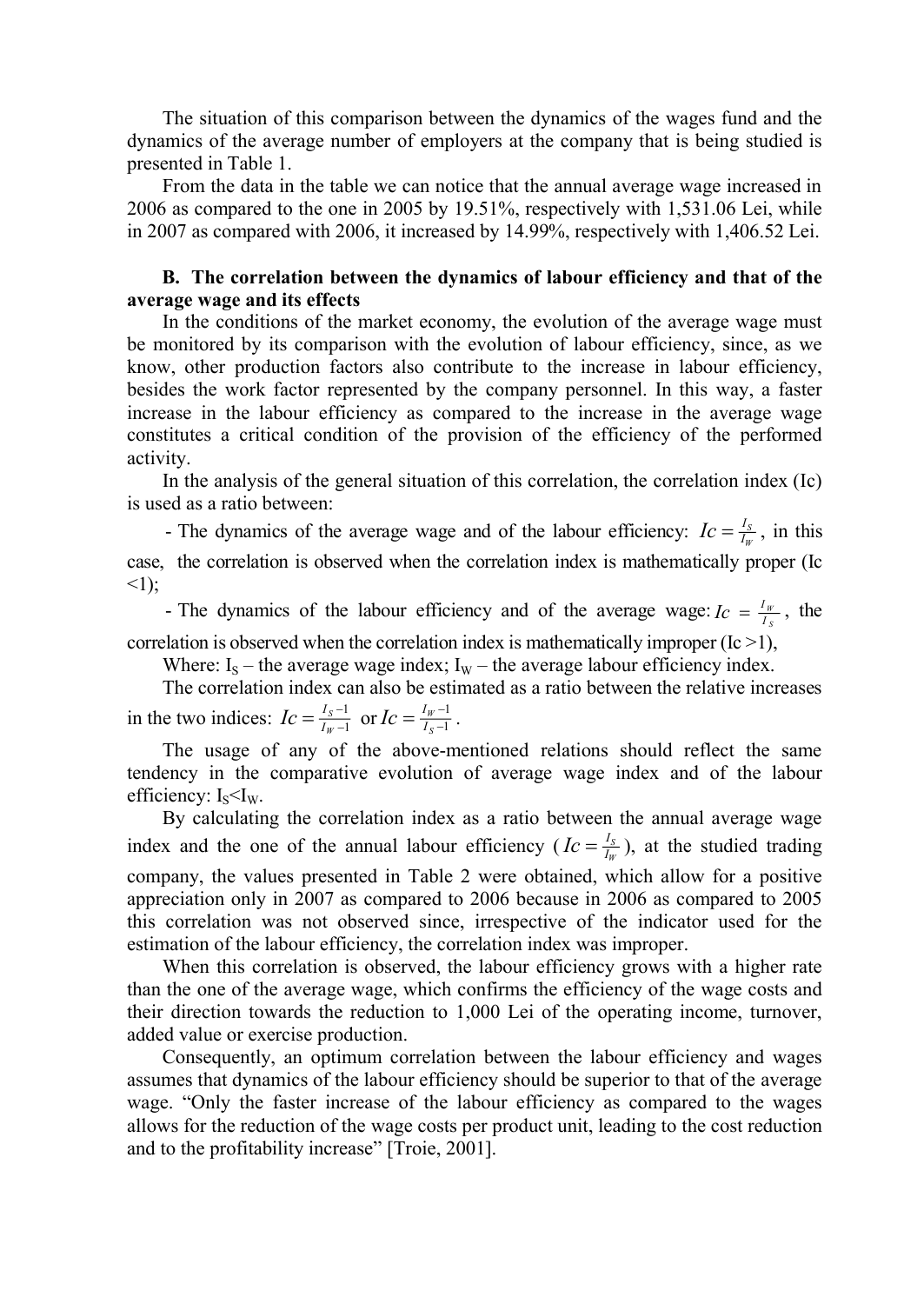#### **Table 2**

| <b>Indicators</b>                                                   |                                    | <b>Period</b> |           |  |
|---------------------------------------------------------------------|------------------------------------|---------------|-----------|--|
|                                                                     |                                    | 2006/2005     | 2007/2006 |  |
| 1. The annual average wage index $(I_{\overline{s}_a})$             |                                    | 1.1951        | 1.1499    |  |
| 2. The annual labour                                                | - the exercise production          | 1.1127        | 1.4397    |  |
| efficiency index $(I_{W_a})$<br>calculated on the basis of:         | - the turnover                     | 1.1244        | 1.3435    |  |
|                                                                     | - the added value                  | 1.0730        | 1.1601    |  |
|                                                                     | - the operating incomes            | 1.1465        | 1.6192    |  |
| 3. The correlation index                                            | - the exercise production          | 1.0741        | 0.7987    |  |
| $I_c = \frac{I_{\overline{sa}}}{I_{\overline{u}}},$ when the labour | - the turnover                     | 1.0629        | 0.8559    |  |
|                                                                     | - the added value                  | 1.5683        | 0.4364    |  |
| efficiency is calculated on<br>the basis on:                        | the<br>operating<br><i>n</i> comes | 1.0424        | 0.7102    |  |

**The correlation between the average wage index and the labour productivity index** 

The economic consequences of the observance of the correlation analysed in the period 2007/2006 manifest themselves on the level of providing a balance between production, costs and wages, with positive effects on other economic and financial indicators of the studied company.

We used the correlation index in the version of calculating the labour efficiency on the basis of the turnover ( $Ic_{2007/2006}$ =0.8559).

The influence of the annual labour efficiency modification (*Wa* ) and that of annual average wage ( $Sa$ ) on the wage costs for a turnover of 1,000 Lei  $(Cs/1000)$  is found by starting from the model:

$$
Cs / 1000 = \frac{\overline{Sa}}{Wa} \cdot 1000 \quad (2)
$$

The amount of the wage costs for a turnover of 1,000 Lei in the years 2006 and 2007 is as follows:

$$
Cs / 1000_{2006} = \frac{Sa_{2006}}{Wa_{2006}} \cdot 1000 = \frac{9380.51}{44768.83} \cdot 1000 = 209.53
$$
 Lei  

$$
Cs / 1000_{2007} = \frac{\overline{Sa_{2007}}}{Wa_{2007}} \cdot 1000 = \frac{10787.03}{60145.75} \cdot 1000 = 179.35
$$
 Lei

The modification of the wage costs for a turnover of 1,000 Lei in 2007 as compared to 2006 was:

 $\Delta$ Cs/1000 = 179.35-209.53 = -30.18 Lei

The result is a reduction in the wage costs for a turnover of 1,000 Lei with 30.18 Lei in 2007 as compared to 2006 because the dynamics of the labour efficiency ( $I_{W_a}$  = 1.3435) outran the dynamics of average wage  $(I_{\overline{S}} = 1.1499)$ , and the correlation index was proper (Ic =  $0.8559$ ).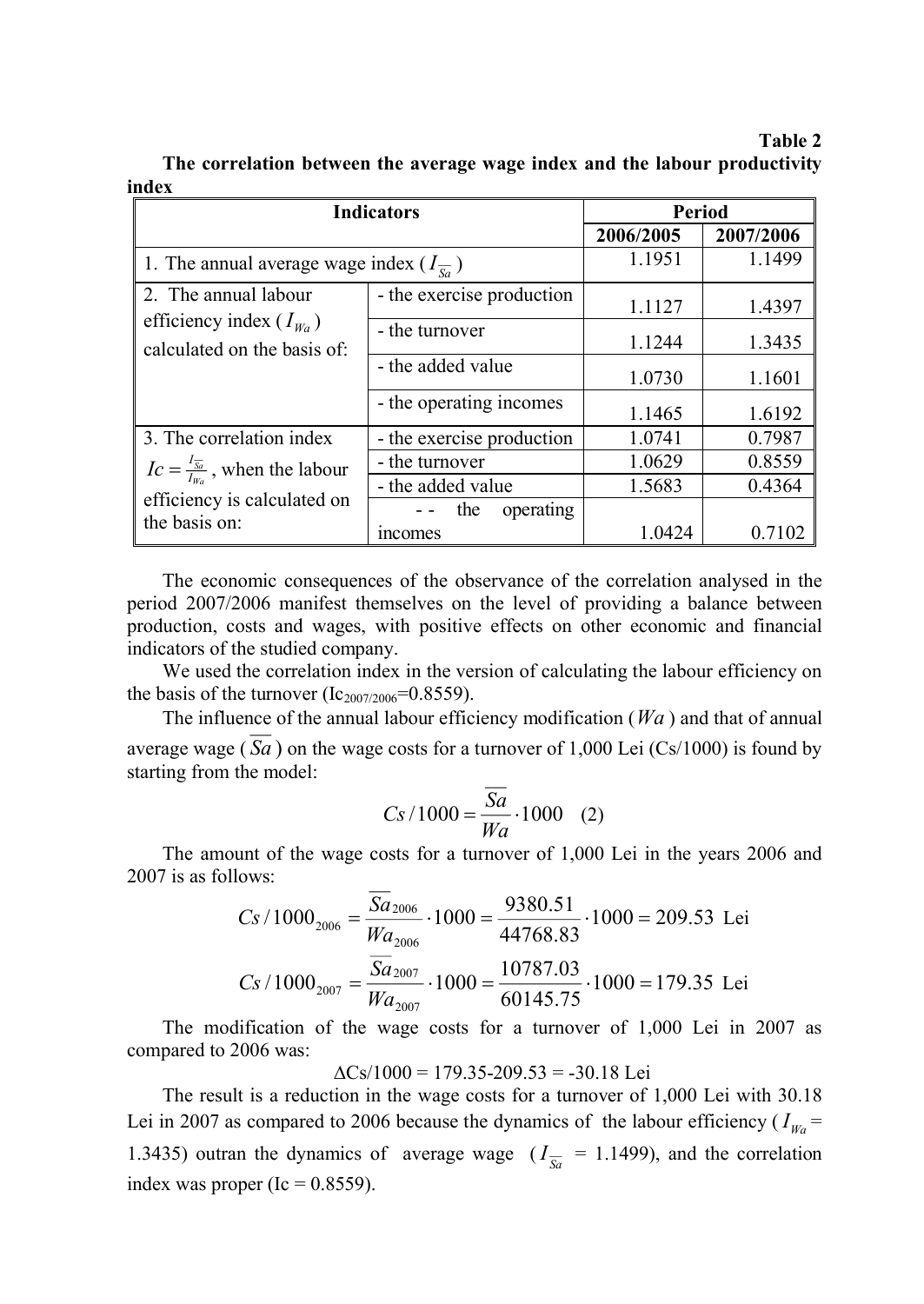The influences of the two factors on the modification of the wage costs for a turnover of 1,000 Lei were calculated by using the method of the chain substitutions or that of successive iterations as follows:

1. The influence of the annual labour efficiency:

$$
\Delta_{Cs/1000}^{Wa} = \frac{Sa_{2006}}{Wa_{2007}} \cdot 1000 - \frac{Sa_{2006}}{Wa_{2006}} \cdot 1000 = \frac{Cs/1000_{2006}}{I_{Wa_{2007/2006}}} - Cs/1000_{2006} =
$$
  
= 
$$
\frac{209.53}{1.3435} - 209.53 = 155.96 - 209.53 = -53.57
$$
Lei

This influence can be broken down function of the modification of the average time worked by a person over one year  $(t)$  expressed in man-hours and of the modification of the hourly labour efficiency (*Wh* ), as follows:

$$
1.1.\Delta_{Cs/1000}^{\overline{t}} = \frac{Sa_{2006}}{\overline{t}_{2007} \cdot Wh_{2006}} \cdot 1000 - \frac{Sa_{2006}}{\overline{t}_{2006} \cdot Wh_{2006}} \cdot 1000 = \frac{9380.51}{1838.72 \cdot 27.61} \cdot 1000 - \frac{9380.51}{1621.50 \cdot 27.61} \cdot 1000 = 184.78 - 209.53 = -24.75
$$
 *Lei*\n
$$
1.2.\Delta_{Cs/1000}^{Wh} = \frac{\overline{Sa}_{2006}}{\overline{t}_{2007} \cdot Wh_{2007}} \cdot 1000 - \frac{\overline{Sa}_{2006}}{\overline{t}_{2007} \cdot Wh_{2006}} \cdot 1000 = \frac{9380.51}{1838.72 \cdot 32.71} \cdot 1000 - \frac{9380.51}{1838.72 \cdot 27.61} \cdot 1000 = 155.96 - 184.78 = -28.82
$$
 *Lei*

2. The influence of annual average wage:

$$
\Delta_{Cs/1000}^{\overline{Sa}} = \frac{Sa_{2007}}{Wa_{2007}} \cdot 1000 - \frac{Sa_{2006}}{Wa_{2007}} \cdot 1000 = Cs/1000_{2007} - \frac{Cs/1000_{2006}}{I_{Wa_{2007/2006}}} =
$$

$$
=179.35-155.96=23.39
$$
Lei

We find that the modification of the annual labour efficiency led to a reduction of the wage costs for a turnover of 1,000 Lei with 53.57 Lei, while the modification of the annual average wage led to their increase with 23.37 Lei.

The fact that the annual labour efficiency index outran the average wage index  $(I_{Wa} > I_{\overline{Sa}})$  means that through the more rapid increase of the labour efficiency the negative influence produced by the increase in the annual average wage was compensated, and eventually, a reduction of the wage costs with 30.18 Lei for a turnover of 1,000 Lei was registered.

In what the influence of the average time per employee is concerned, it was positive from the economic point of view, leading to the reduction of the wage costs at 1,000 Lei with 24.75 Lei, while the increase in the hourly labour efficiency caused their reduction with 28.82 Lei.

In the analysis process, it is necessary for us to study the effect of the modification of the wage costs for a turnover of 1,000 Lei on the gross profit (Pb) afferent to the turnover, calculated as follows:

$$
\Delta_{Pb}^{cs/1000} = -(Cs/1000_{2007} - Cs/1000_{2006}) \cdot \frac{C A_{2007}}{1000} =
$$
  
= -(179.35 - 209.53) \cdot  $\frac{29832292}{1000} = 900338.571ei$ 

The influence of the modification of the annual average labour efficiency and of the annual average wage on the gross profit of the company was calculated as follows: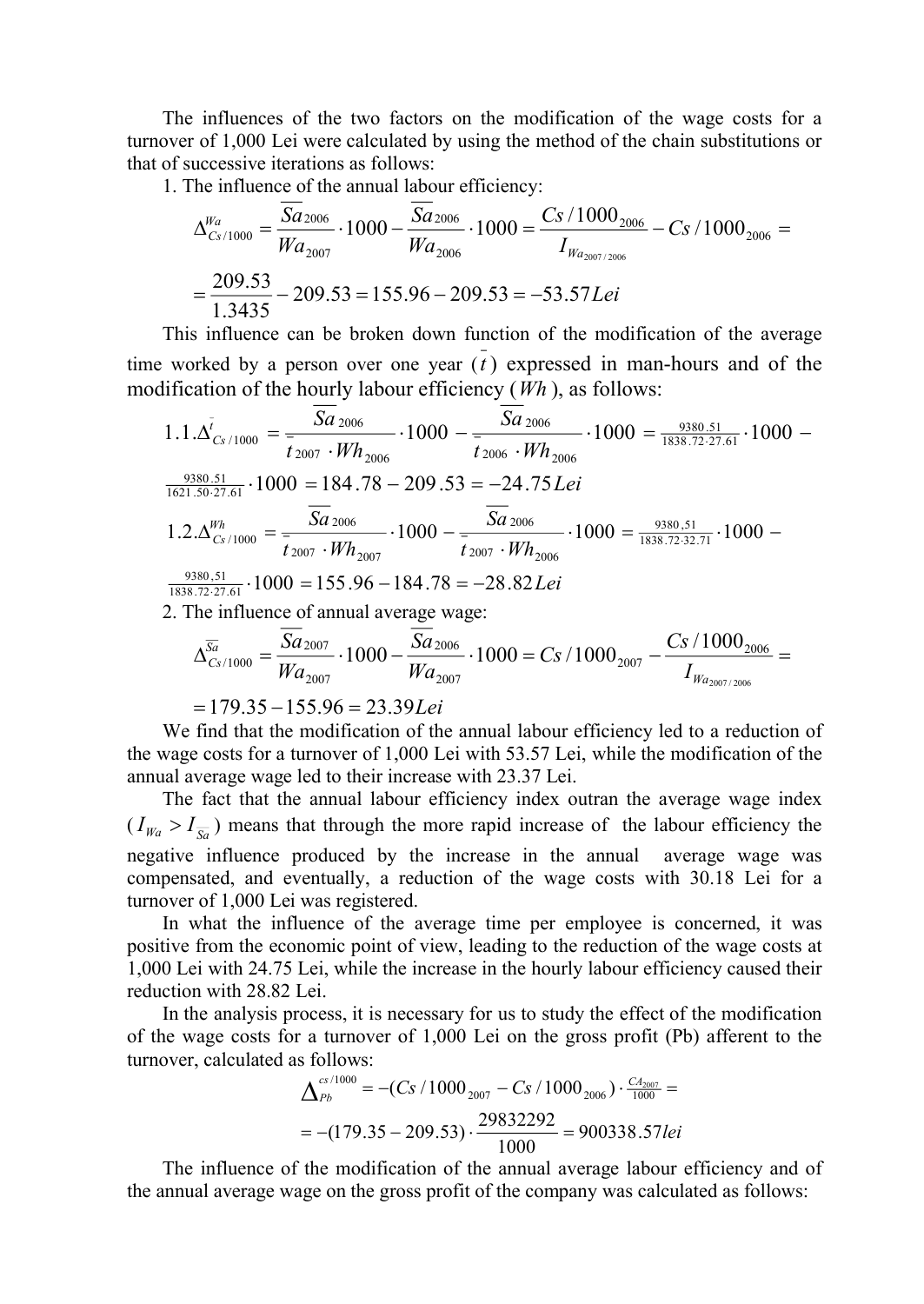1. The influence of the annual average labour efficiency:

$$
\Delta_{Pb}^{Wa} = -\left(\frac{Cs/1000_{2006}}{I_{Wa_{2007/2006}}} - Cs/1000_{2006}\right) \cdot \frac{CA_{2007}}{1000} =
$$
  
= +53.57 \cdot  $\frac{29832292}{1000} = 1598115.88$ Lei

2. The influence of annual average wage:

$$
\Delta_{Pb}^{\overline{S}a} = -(Cs/1000_{2007} - \frac{Cs/1000_{2006}}{I_{W_{a_{2007/2006}}}}) \cdot \frac{CA_{2007}}{1000} =
$$
  
= -23.39.  $\frac{29832292}{1000} = -697777.31$ Lei

We can see that the observance of the correlation between the dynamics of the labour efficiency and that of average wage, by increasing the labour efficiency at a superior rate as compared to that of the average wage in 2007 as compared to 2006, led to the increase in the gross profit of the company with 900,338.57 Lei, and the increase in the labour efficiency compensated the negative effects of the increase in the average wage, leading to the reduction of the wage costs for a turnover of 1,000 Lei and at the increase in the profit afferent to the turnover.

#### **C. The component/factor analysis of the wage expenses for operating expenses, turnover or added value of 1,000 Lei**

For the component/factor analysis of the efficiency of the of the wage costs at operating income, turnover, or added value of 1,000 Lei both the correlation models as well as the multiplicative models can be used.

A first type of **correlation model** is constituted by the level of the wages fund (Fs) afferent to operating incomes (Ve), turnover (CA) or added value (VA) of 1,000 Lei, calculated as follows:

$$
Cs/1000 = \frac{F_s}{Ve, CA, VA} \cdot 1000 \quad (3)
$$

The values of these indicators in the period 2005-2007 at the studied company are calculated in Table 3.

**Table 3**

|                          |          |          | (Lei)    |
|--------------------------|----------|----------|----------|
| <b>Indicators</b>        | 2005     | 2006     | 2007     |
| 1. Wages fund $-Fs$      | 4230852  | 4605828  | 5350368  |
| 2. Operating income – Ve | 24824949 | 25927850 | 42409812 |
| 3. Turnover $-CA$        | 21460610 | 21981496 | 29852292 |
| 4. Added value $- VA$    | 7578850  | 7407762  | 8681420  |
| 5. $Cs/1000_{Ve}$        | 170.43   | 177.64   | 126.16   |
| 6. $Cs/1000_{CA}$        | 197.15   | 209.53   | 179.35   |
| 7. $Cs/1000_{VA}$        | 558.24   | 621.76   | 616.30   |

**The wage costs at a Ve, CA and VA of 1,000 Lei**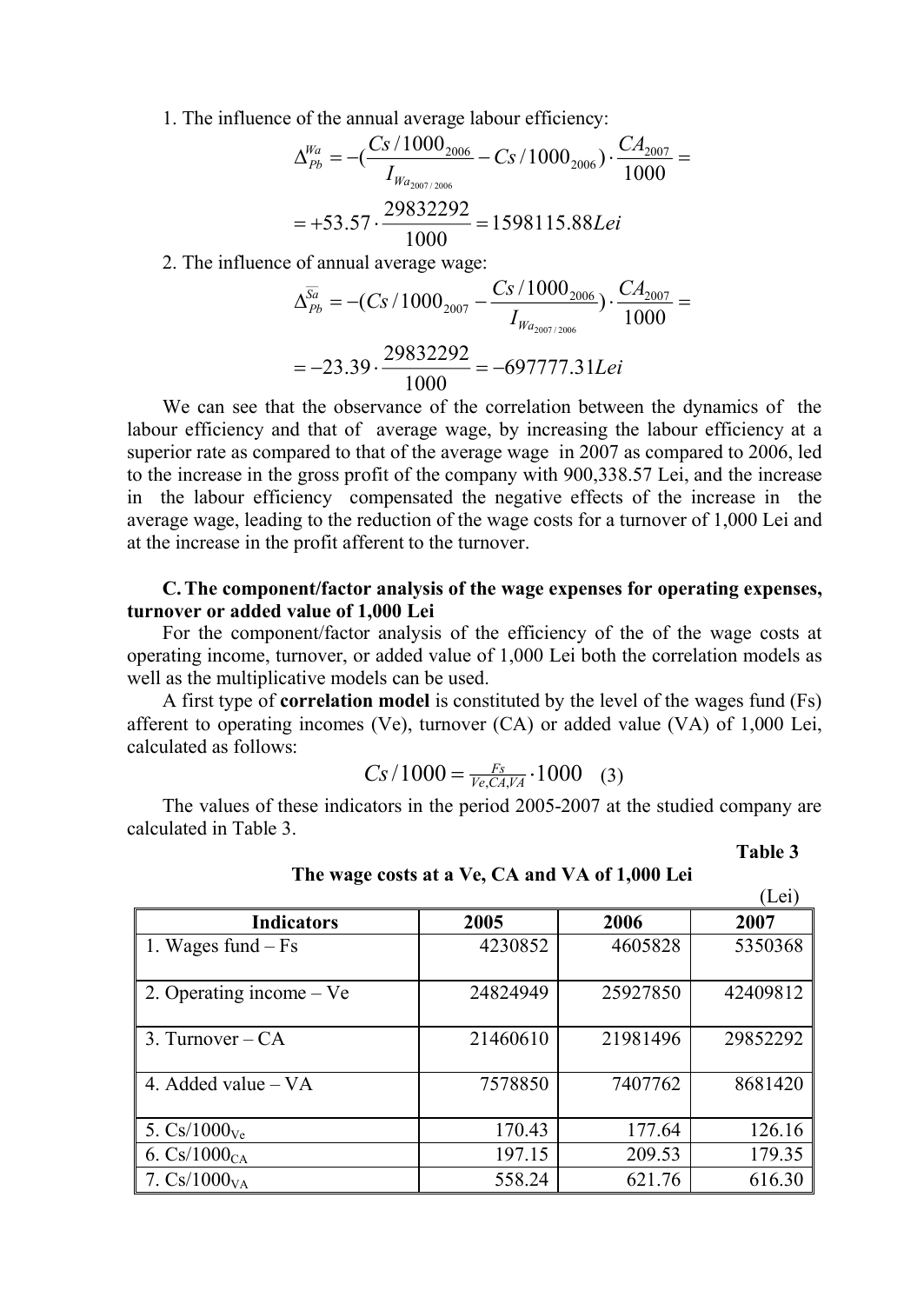The dynamics of the wage costs for an operating income, turnover and added value of 1,000 Lei in the period 2005-2007 is presented in Table 4.

|  | 21 | וח<br>Ш | ı |  |
|--|----|---------|---|--|
|--|----|---------|---|--|

**Table 5**

| The dynamics of the wage costs at a Ve, CA and VA of 1,000 Lei |  |  |       |
|----------------------------------------------------------------|--|--|-------|
|                                                                |  |  | (Lei) |

| <b>Indicators</b> | 2006/2005 |        | 2007/2006 |       |  |
|-------------------|-----------|--------|-----------|-------|--|
|                   |           | Index  |           | Index |  |
|                   | (Lei)     | $\%$   | (Lei)     | $\%$  |  |
| 1. $Cs/1000_{Ve}$ | 7.21      | 104.23 | $-51.48$  | 71.02 |  |
| 2. $Cs/1000_{CA}$ | 12.38     | 106.28 | $-30.18$  | 85.60 |  |
| 3. $Cs/1000_{VA}$ | 63.52     | 111.38 | $-5.46$   | 99.12 |  |

We can see that in 2006 the level of the three indicators expressing the efficiency of the wage costs increased, while in 2007 a reduction of the wage costs at an operating income, turnover or added value of 1,000 Lei with 51.48 Lei, with 30.18 Lei, and respectively with 5.46 Lei was achieved. This reduction reflects an increase in the efficiency of the staff costs, as a result of a more accentuated increase in the operating income, in the turnover or in the added value as compared to the increase in the wages fund (Fs) or to the staff costs, which shows that in 2007 as compared to 2006 the correlation:  $I_{Ve, VA, CA} > I_{Fs}$  was observed.

In the case of the expression of the efficiency of the staff costs through the wage costs at an operating income of 1,000 Lei  $(Cs/1000<sub>Ve</sub>)$ , the correlation model is:

$$
Cs / 1000_{V_e} = \frac{F_s}{V_e} \cdot 1000 \quad (4)
$$

The data necessary for the application of this model are presented in Table 5.

| The indicators necessary for the analysis of the wage costs at a Ve of 1,000 Lei |  |  |
|----------------------------------------------------------------------------------|--|--|
|                                                                                  |  |  |

| The multators necessary for the analysis of the wage costs at a ve or 1,000 Left |             |             |                |  |  |
|----------------------------------------------------------------------------------|-------------|-------------|----------------|--|--|
| <b>Indicators</b>                                                                | 2006        | 2007        |                |  |  |
|                                                                                  |             |             | (2007/2006)    |  |  |
| 1. The wages fund at an operating                                                | 177.64      | 126.16      | $-51.48$       |  |  |
| income of 1,000 Lei - $Cs/1000_{Ve}$                                             |             |             |                |  |  |
| (Lei)                                                                            |             |             |                |  |  |
| 2. Average number of employees - $Ns$                                            | 491         | 496         | 5              |  |  |
| 3. Operating income $-$ Ve (Lei)                                                 | 25927850    | 42409812    | 16481962       |  |  |
| 4. Total time worked $-$ T (man-                                                 | 796158      | 912007      | 115849         |  |  |
| hours)                                                                           |             |             |                |  |  |
| 5. The wages fund $-Fs$ (Lei)                                                    | 4605828     | 5350368     | 744540         |  |  |
| 6. The relative employee requirement                                             | 0.000018937 | 0.000011695 | $-0.000007242$ |  |  |
| in order to obtain an operating                                                  |             |             |                |  |  |
| income of one Leu - $Nr' = \frac{Ns}{r}$<br>Ve                                   |             |             |                |  |  |
| 7.<br>time worked per<br>Average                                                 | 1621.50     | 1838.72     | 217.22         |  |  |
|                                                                                  |             |             |                |  |  |
| employee - $t = \frac{1}{\sqrt{2}}$ (man-hours)                                  |             |             |                |  |  |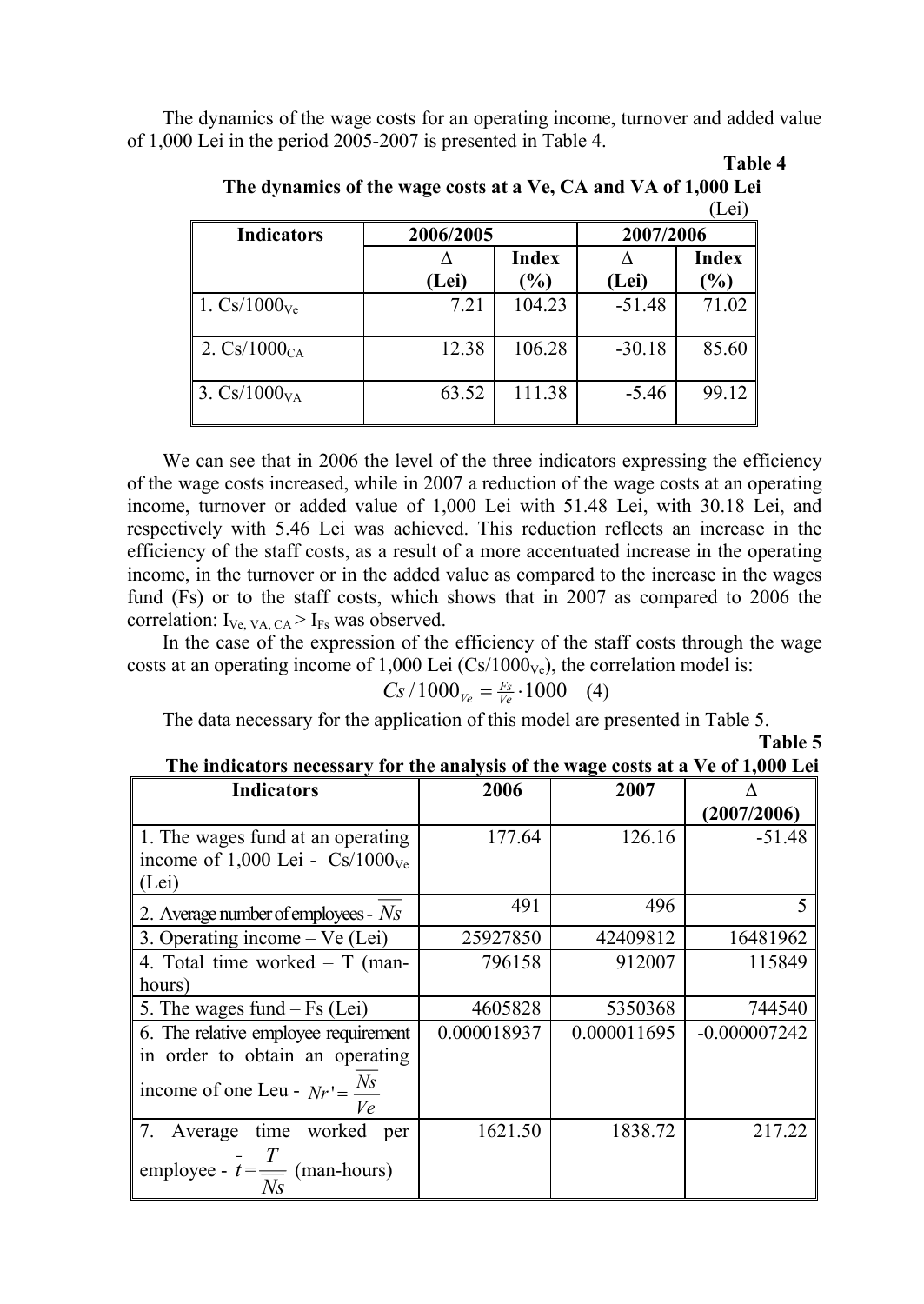According to the presented model, a reduction the wage costs at an operating income of 1000 Lei was registered in 2007 as compared to 2006 with 51.48 Lei, which is explained as follows:

1. The influence of the operating income:

$$
\Delta_{Cs/1000_{V_e}}^{Ve} = \frac{F_{S_{2006}}}{V_{e_{2007}}} \cdot 1000 - \frac{F_{S_{2006}}}{V_{e_{2006}}} \cdot 1000 = \frac{4605828}{42409812} \cdot 1000 - 177.64 =
$$

 $= 108.60 - 177.64 = -69.04$ 

2. The influence of the wages fund:

$$
\Delta_{Cs/1000V_e}^{Fs} = \frac{Fs_{2007}}{Ve_{2007}} \cdot 1000 - \frac{Fs_{2006}}{Ve_{2007}} \cdot 1000 = 126.16 - 108.60 = 17.56Lei
$$

These results prove that the efficiency of the wage costs increased in 2007 as compared to 2006, due to a more accentuated increase in the operating income as compared to the increase in the wages fund, which lead to the reduction with 51.48 Lei of the wage costs at operating incomes of 1,000 Lei.

**The multiplicative-type model** that we applied at the component/factor analysis of the wage costs at an operating income of 1,000 Lei is as follows:

$$
Cs / 1000_{V_e} = \frac{Fs}{Ve} \cdot 1000 = \frac{Ns}{Ve} \cdot \frac{Fs}{Ns} \cdot 1000 = \frac{Ns}{Ve} \cdot \frac{T}{Ns} \cdot \frac{Fs}{T} 1000 \quad (5)
$$

where: *Ve*  $\frac{Ns}{N}$  represents the relative employee requirement (*Nr'*) necessary in order to

obtain operating incomes of one leu, i.e. a reversed form of expressing the labour efficiency;

$$
\frac{Fs}{Ns}
$$
 - annual average gross wage per employee ( $\overline{Sa}$ );  
 $\frac{T}{Ns}$  - annual average work time per employee, expressed in man-hours ( $\overline{t}$ );  
 $Fs$ 

$$
\frac{Fs}{T}
$$
 - hourly average wage ( $\overline{Sh}$ ).

In this case, the modification of the wages fund for an operating income of 1,000 Lei is explained by:

1. The influence of the relative employee requirement:

$$
\Delta_{Cs/1000Ve}^{Nr'} = (\frac{Ns_{2007}}{Ve_{2007}} - \frac{Ns_{2006}}{Ve_{2006}}) \cdot \frac{Fs_{2006}}{Ns_{2006}} \cdot 1000 = -0.000007242 \cdot 9380.51 \cdot 1000 = 0.000007242 \cdot 9380.51 \cdot 1000 = 0.000007242 \cdot 9380.51 \cdot 1000 = 0.000007242 \cdot 9380.51 \cdot 1000 = 0.000007242 \cdot 9380.51 \cdot 1000 = 0.000007242 \cdot 9380.51 \cdot 1000 = 0.000007242 \cdot 9380.51 \cdot 1000 = 0.000007242 \cdot 9380.51 \cdot 1000 = 0.000007242 \cdot 9380.51 \cdot 1000 = 0.000007242 \cdot 9380.51 \cdot 1000 = 0.000007242 \cdot 9380.51 \cdot 1000 = 0.000007242 \cdot 9380.51 \cdot 1000 = 0.000007242 \cdot 9380.51 \cdot 1000 = 0.000007242 \cdot 9380.51 \cdot 1000 = 0.000007242 \cdot 9380.51 \cdot 1000 = 0.000007242 \cdot 9380.51 \cdot 1000 = 0.000007242 \cdot 9380.51 \cdot 1000 = 0.000007242 \cdot 9380.51 \cdot 1000 = 0.000007242 \cdot 9380.51 \cdot 1000 = 0.000007242 \cdot 9380.51 \cdot 1000 = 0.000007242 \cdot 9380.51 \cdot 1000 = 0.000007242 \cdot 9380.51 \cdot 1000 = 0.000007242 \cdot 9380
$$

$$
=-67.92Lei
$$

2. The influence of the annual average gross wage per person:

$$
\Delta_{Cs/1000V e}^{\overline{Sa}} = \frac{Ns_{2007}}{Ve_{2007}} \cdot (\frac{Fs_{2007}}{Ns_{2007}} - \frac{Fs_{2006}}{Ns_{2006}}) \cdot 1000 = 0.000011695 \cdot 1406.52 \cdot 1000 = 0.000011695 \cdot 1406.52 \cdot 1000
$$

 $= 16.44$ *Lei* from which: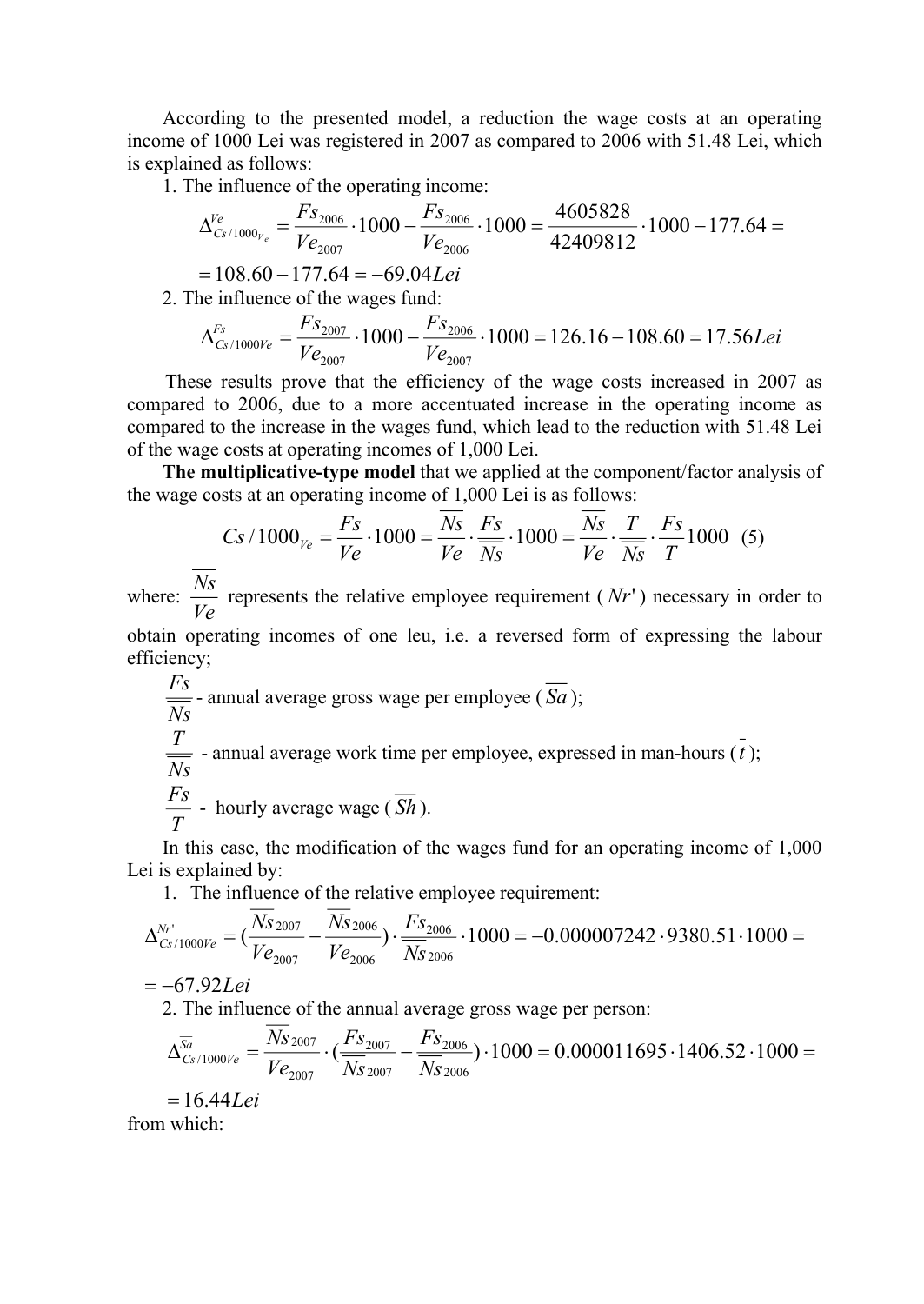2.1. The influence of the work time per employee:

$$
\overline{\Delta}_{Cs/1000Ve}^{t} = \frac{Ns_{2007}}{Ve_{2007}} \cdot (\frac{T_{2007}}{Ns_{2007}} - \frac{T_{2006}}{Ns_{2006}}) \cdot \frac{Fs_{2006}}{T_{2006}} \cdot 1000 =
$$

$$
= 0.000011695 \cdot 217.22 \cdot 5.79 \cdot 1000 = 14.72
$$
Lei

2.2. The influence of average hourly wage:

$$
\Delta_{Cs/1000V e}^{\overline{Sh}} = \frac{Ns_{2007}}{Ve_{2007}} \cdot \frac{T_{2007}}{\overline{Ns}_{2007}} \cdot (\frac{Fs_{2007}}{T_{2007}} - \frac{Fs_{2006}}{T_{2006}}) \cdot 1000 =
$$

 $= 0.000011695 \cdot 1838.72 \cdot 0.08 \cdot 1000 = 1.72$ Lei

The only factor with a positive influence from the economic point of view was the relative staff requirement, which confirms the positive effect of the increase in the labour efficiency that compensated the negative economic effects of the other factors.

The modification of the wage costs at a Ve, CA or VA of 1,000 Lei is directly reflected on the main economic and financial indicators of the company. [Radu Florea, 2006].

In the case of the studied trading company, the modification of the wage costs at a turnover of 1,000 Lei had **effects** on the following indicators:

1. On the gross profit afferent to the turnover (Pb):

$$
\Delta_{Pb}^{Cs/1000} = -(Cs/1000_{2007} - Cs/1000_{2006}) \cdot \frac{CA_{2007}}{1000} =
$$
  
= -(179.35 - 209.53) \cdot \frac{29832292}{1000} = 900338.57Lei

2. On the efficiency of the usage of the fixed assets  $(E_{\text{Af}})$ :

$$
\Delta_{E_{\mathcal{A}}}^{Cs/1000} = -\frac{(Cs/1000_{2007} - Cs/1000_{2006}) \cdot \frac{CA_{2007}}{1000}}{Af_{2007}} \cdot 1000 = \frac{\Delta_{E_{p_b}}^{cs/1000}}{Af_{2007}} \cdot 1000 =
$$

$$
=\frac{900338.57}{8688053}\cdot 1000=103.61
$$

3. On the efficiency of the usage of the circulating assets  $(E_{Ac})$ :

$$
\Delta_{E_{Ac}}^{Cs/1000} = -\frac{(Cs/1000_{2007} - Cs/1000_{2006}) \cdot \frac{CA_{2007}}{1000}}{Ac_{2007}} \cdot 1000 = \frac{\Delta_{Pb}^{cs/1000}}{Ac_{2007}} \cdot 1000 =
$$

 $1000 = 88.4$ *Lei* 10188553  $\frac{900338.57}{10000} \cdot 1000 =$ 

4. On the gross profit per employee (Ps):

$$
\Delta_{Ps}^{Cs/1000} = \frac{\Delta_{Pb}^{Cs/10000}}{Ns_{2007}} = \frac{900338.57}{496} = 1815.20
$$
 Lei

5. On the rate of return on equity  $(R<sub>Kpr</sub>)$ :

$$
\Delta_{R_{Kpr}}^{C_5/1000} = \frac{\Delta_{Pb}^{C_5/1000}}{Kpr_{2007}} \cdot 100 = \frac{900338,57}{13936340} \cdot 100 = 6.46\%
$$